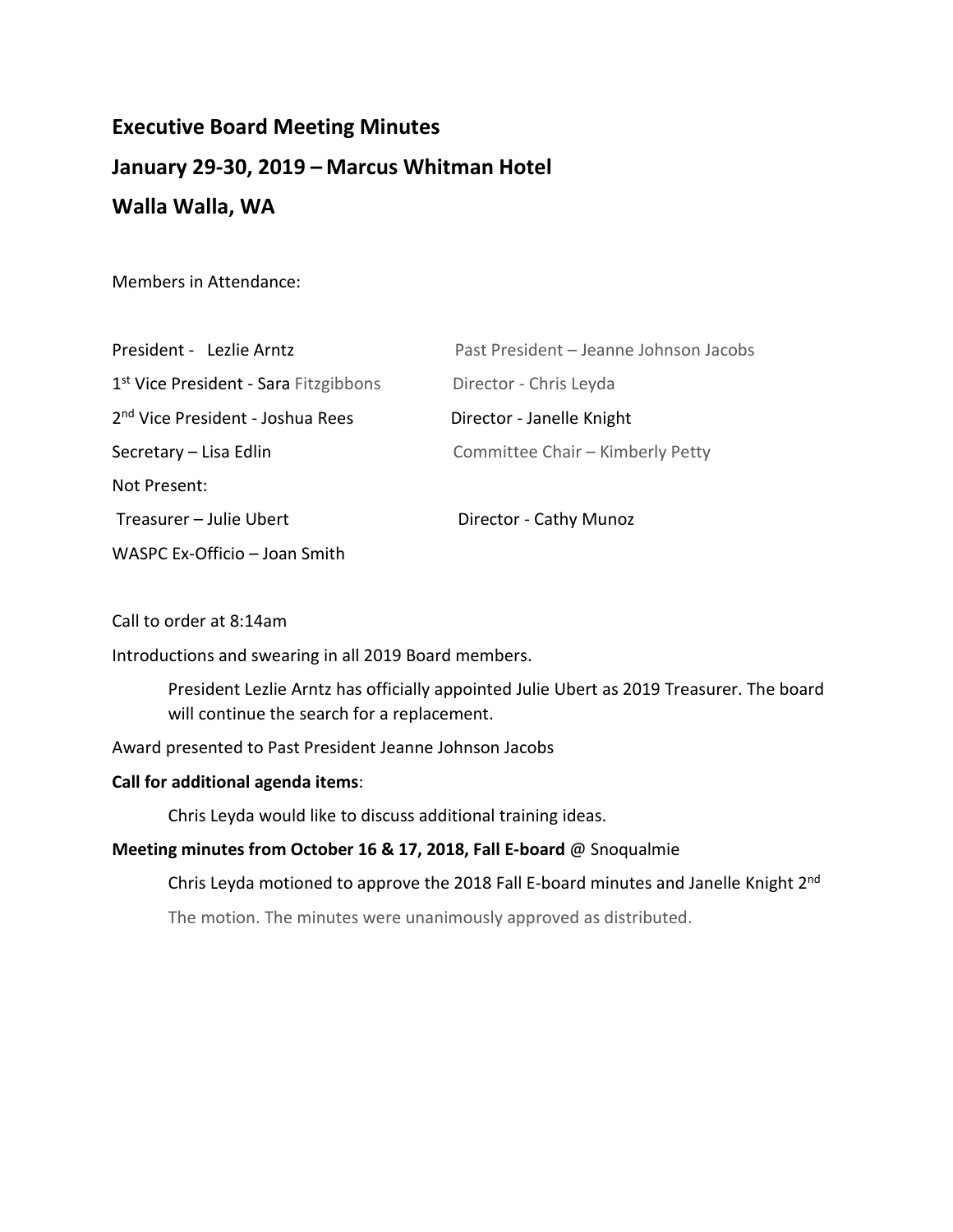## **Treasurer Report** – Julie Ubert (absent) See Attached Report

2018 Year-end Report submitted by email.

Jeanne Johnson Jacobs motioned to accept the report and Josh Rees 2<sup>nd</sup> the motion and it was unanimously approved as distributed.

Conversation about using a credit union vs local bank

2018 Financial audit will be handled by Chris Leyda & Jeanne Johnson Jacobs

The board will do an online vote to accept the final audit results.

#### **WASPC Conference 11/13-11/14/18**

Lezlie Arntz attended the conference and shared with the group about her experience.

Discussion about ordering generic LEIRA business cards for events.

Suggested we bring swag bags to the WASPC meetings for the Chiefs to bring back to their office staff.

# **CLEARS Conference 11/12-14/18**

Jeanne Johnson Jacobs attended the conference and shared her experience

Discussions about updating bylaws language to state that a non-board member can be nominated or appointed for unfilled positions.

Action item: Check with Cathy Munoz about the bylaw's language.

#### **CJIS Training**

Jeanne Johnson Jacobs & Sara Fitzgibbon attended the CJIS Records training to introduce new members to LEIRA.

Sara will be attending the CJIS Records training in April 2019 to speak to another new group of records staff about LEIRA.

Jeanne Johnson Jacobs mentioned Steve Perry may be interested in being a trainer for upcoming training events. She will reach out to him if needed.

#### BREAK 9:35am – 9:45am

# **E-Board Expectations**

The E- board came to an agreement that all Board members, Directors and Chair persons are expected to be actively participating and offering solutions. If the member attends any meetings or conferences a report should be turned into the E-board at the next scheduled meeting. If the member is not able to attend the meeting an update should be emailed to be included in the next meeting minutes.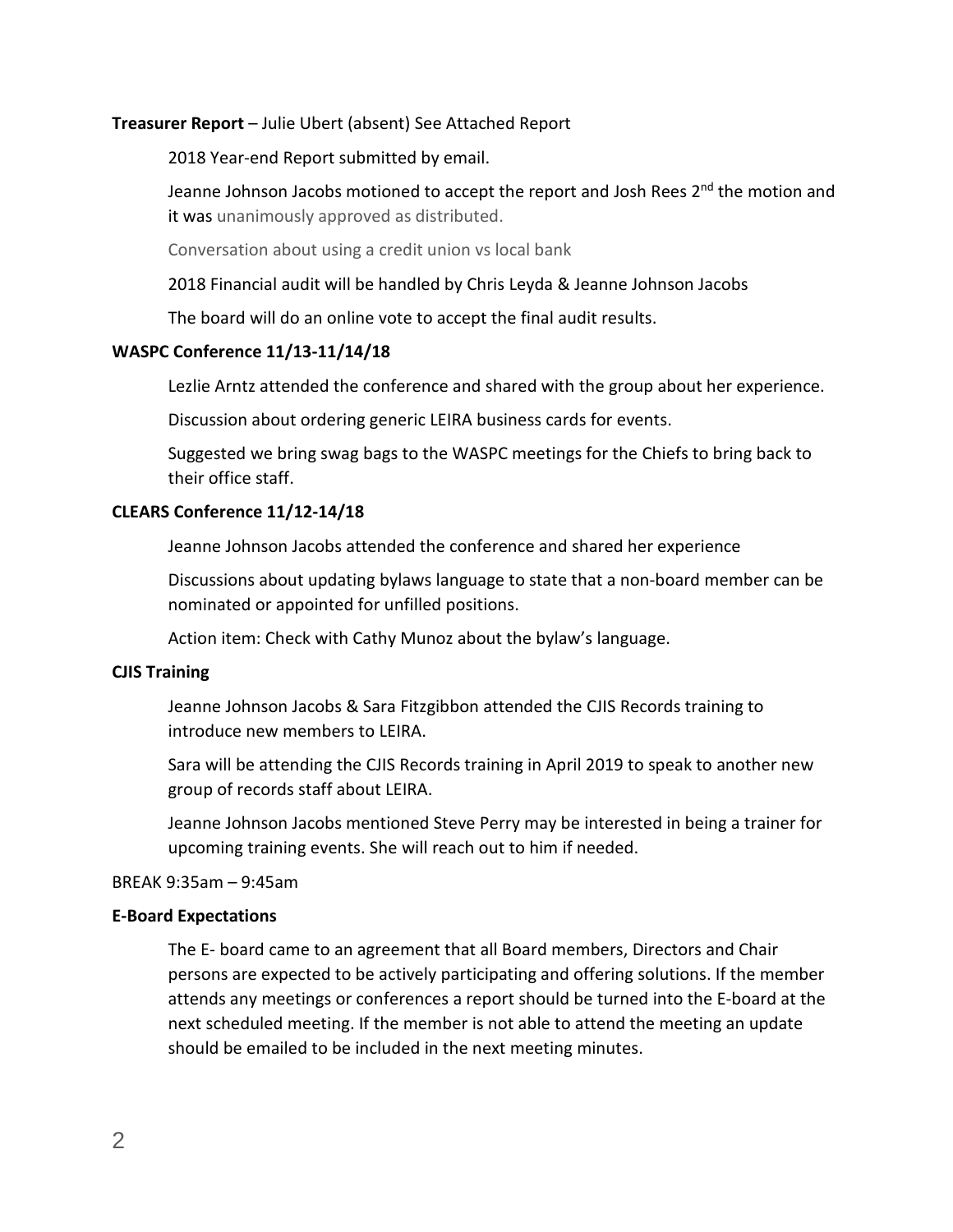## **E-Board Clothing**

Discussion regarding jackets and/or shirts for Board members to wear for trainings or at the conferences. It was mentioned that LEIRA could pay for one item and the board member would be responsible for any other item.

Sara Fitzgibbon is working with a vendor to get prices on shirts and jackets.

#### **MemberClicks**

Lezlie Arntz would like someone else to take the lead on the MemberClicks project.

The majority of the implementation is complete. It appears that Cathy Munoz has been working with Tim @ MemberClicks.

Action Item: Cathy Munoz – Would you be willing to take over the MemberClicks project? The action items include adding forms and list servs to the site.

Working with Tim @ Memberclicks with final set up of the database.

#### **LEIRA Scholarship**

The board received one application for the Wanda Wareham Scholarship. (Brewster PD)

Discussions about the requirements needed to decide who receives the scholarship.

#### **Regional Training**

PDR Beginner/Advanced Trainings offered February 19/20, 2019 in Everett

PDR Beginner/Advanced Trainings offered April 10/11, 2019 in Kennewick

Conference will be the only other training scheduled for 2019

#### **2019 Fall Conference**

Patty & Dana from Walla Walla PD committed to being the local liaison. Their staff is committed to assembling conference packets and other duties as assigned.

Patty mentioned some local sponsors may want to donate baskets or goodies.

Patty is asking Walla Walla Chief to speak on the first day of the conference.

Dana is checking with the local DV advocate to facilitate a class on Orders.

We will send our final plan to Patty and Dana at Walla Walla PD.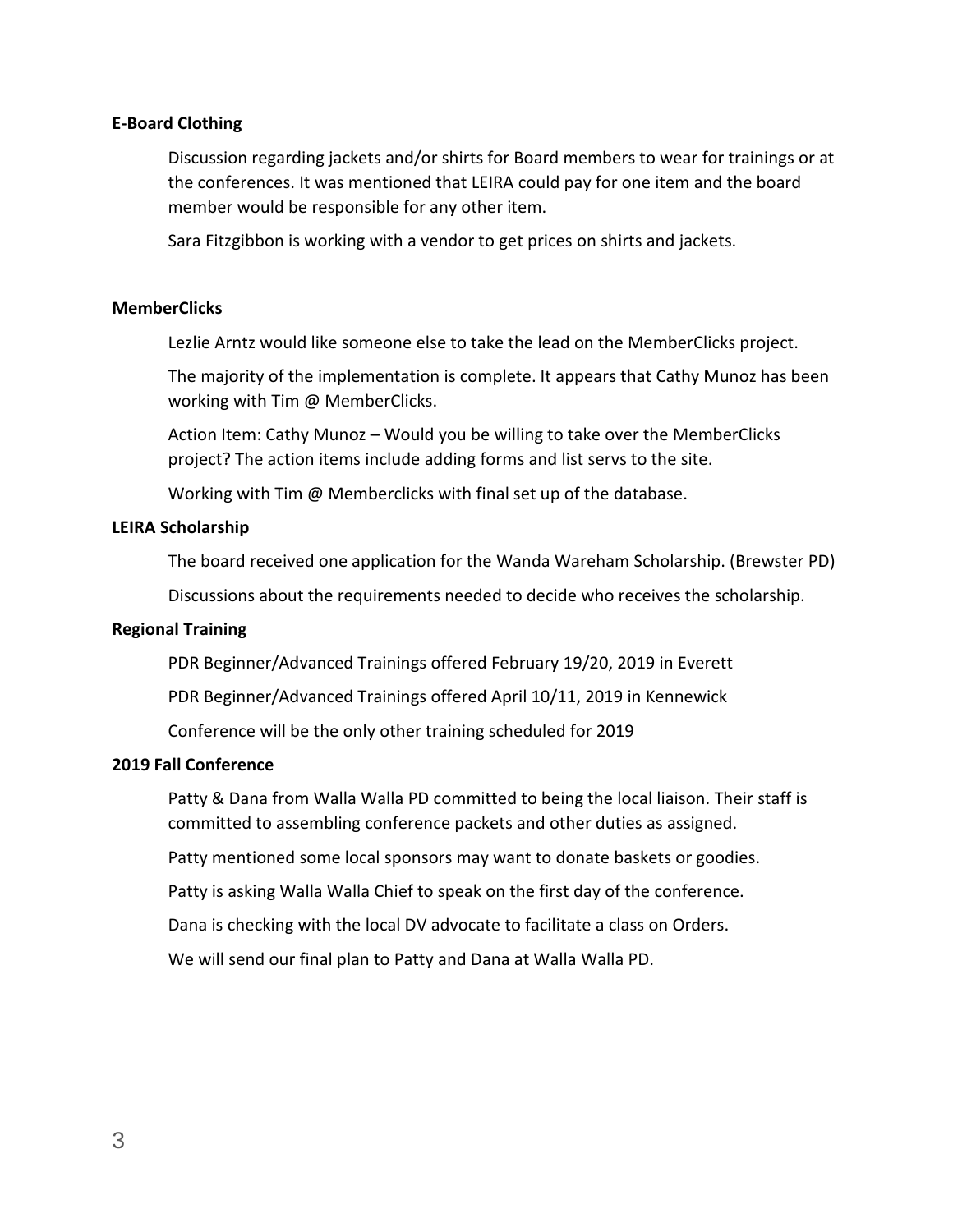Daylan Gibbard from Visit Walla Walla committed to handing out welcome (Swag) bags to participants on arrival of the conference.

Daylan Gibbard is researching a small group tour at the penitentiary on Monday afternoon.

Discussions about having an event at the Three Rivers Winery with the possibility of live music. The event would be catered by Marcus Whitman Hotel and included in our catering budget. The board preferred the large appetizer platters. It is hopeful that we have a sponsor to pay for the venue.

Daylan researching shuttle options to and from the winery.

Josh Rees will coordinate with Daylan for offsite meeting for the board members on Monday morning September 22<sup>nd</sup> for planning purposes.

# **Vendor Information**

Rana will be the contact/coordinator for the Vendors

Vendors: PRI, GovQA, New World, Permitium, Qless, Imagent, Mark43

Axon, Net Transcripts & Tyler Technologies.

If you have any vendor information please forward to Rana.

Chris Leyda is updating the sponsorship form and will communicate with Rana.

# **Instructor Syllables**

Lezlie Arntz will create the syllables/certificates and evaluation forms.

# **WCIA**

Chris Leyda will contact WCIA to see if they will cover the cost of instructors.

# **2019 Fall Conference**

The LEIRA board agreed the cost for the 3-day conference would be:

LEIRA members \$275 and Non-Members \$325

Cost for half a day members \$50 and \$75 for non-members

Cost for full day members \$125 and \$150 for non-members

Cost for spouse rate for attending dinner at Three Rivers will be \$50

Josh Rees motioned and Jeanne Johnson Jacobs 2<sup>nd</sup> the motion, all in favor. Meeting Adjourn 1/28/19 @ 4:23pm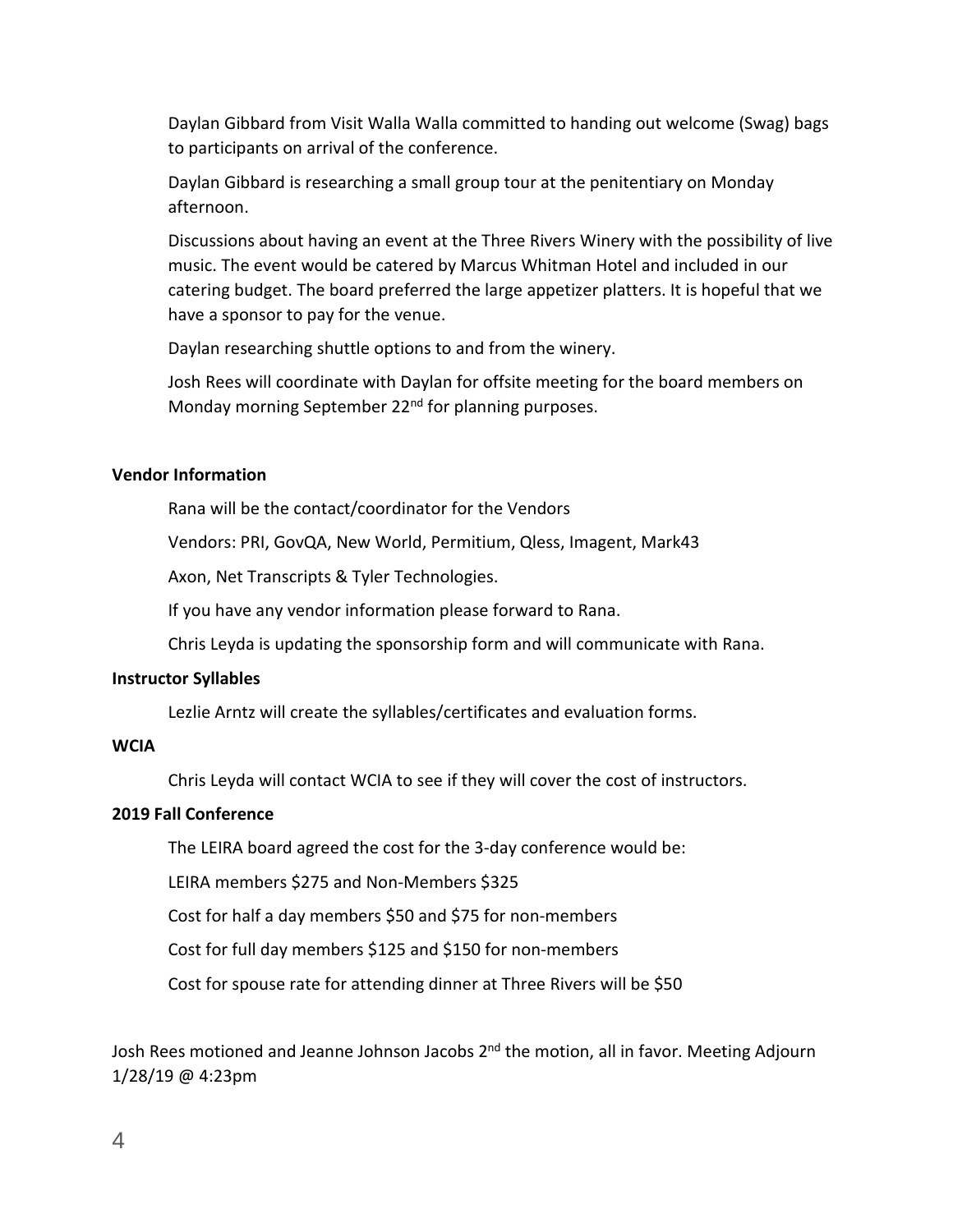#### Wednesday – 8:12am

Janelle presented a short recap on the evidence training curriculum that her and Mary Sellers developed. They will have a completed curriculum by July 2019

Jeanne Johnson Jacobs-

mentioned a couple members from CLEARS might be attending our conference.

will Confirm the FBI Instructor arrival to the hotel.

Bringing the first timers' basket.

Kim Petty –

Researching eye glass cleaner for swag gifts.

Agreed to assist with MemberClicks

# Sara Fitzgibbon-

Researching the cost for LEIRA Jackets & Polo shirts with block lettering.

Received quote for LEIRA pins \$651 for 300 pins.

Josh Rees motioned to order pins and Janelle 2<sup>nd</sup> the motion, motion passed.

## Lezlie Arntz –

Ordering the name badges and ribbons for the lanyards.

Creating syllables, certificates and evaluation forms for Instructors

# Josh Rees-

Coordinate the overflow hotels- Possibly 50 rooms

Coordinate with Daylan Gibbord a meeting room for Monday the 22nd.

# Chris Leyda-

Looking for an instructor with juvenile expungement/vacate and sealings.

Possibly ask Rana Hoover or Joan Smith.

Working on Vendor/Sponsorship packet

# Everyone-

Bring swag items for welcome bags.